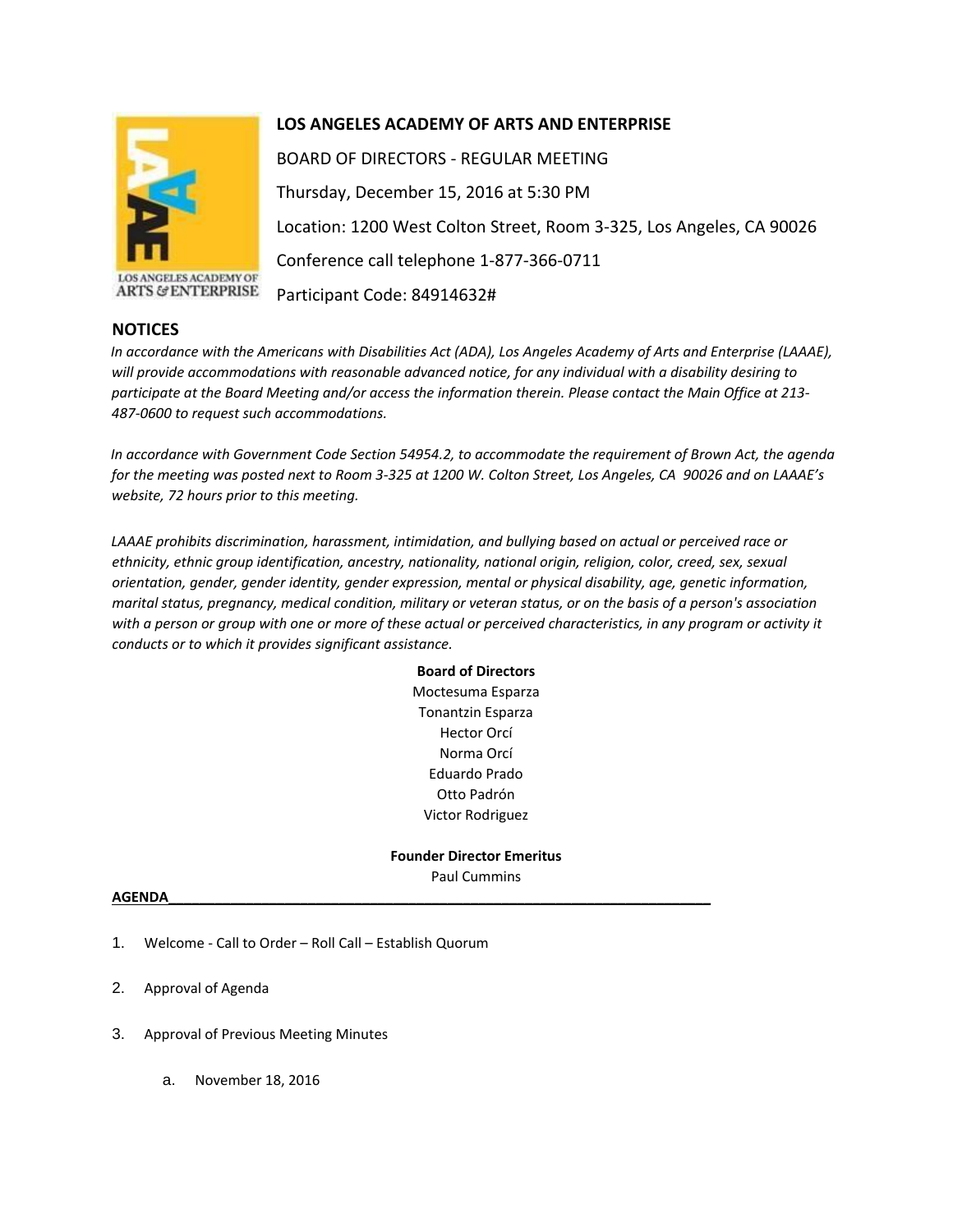#### 4. Principal Update

- a. Enrollment Update
- b. Academic Update
- c. Recruitment Plan Update
- 5. Stakeholder Update
	- a. Youth Policy Institute Programming Update
- 6. Public Comment
- 7. Old Business
- 8. New Business
	- a. Approval of Financial Reports
		- i. Balance Sheet
		- ii. Income Statement
		- iii. Budget to Actuals
		- iv. Cash Flow
		- v. Check Register
	- b. Approval of the  $1<sup>st</sup>$  Interim Report for the 2016/17 FY
	- c. Reelection of Board Member Tonantzin Esparza
	- d. Adoption of the Revised Uniform Complaint Procedure (UCP)
	- e. Adoption of the College Readiness Block Grant Plan
	- f. Approval of Variable Term Waiver for James Joseph to Teach Mathematics (6<sup>th</sup>-12<sup>th</sup> grade)
	- g. Approval of Limited Assignment Permit Application for Cara Lavigna to Teach Business (6<sup>th</sup>-12<sup>th</sup> grade)